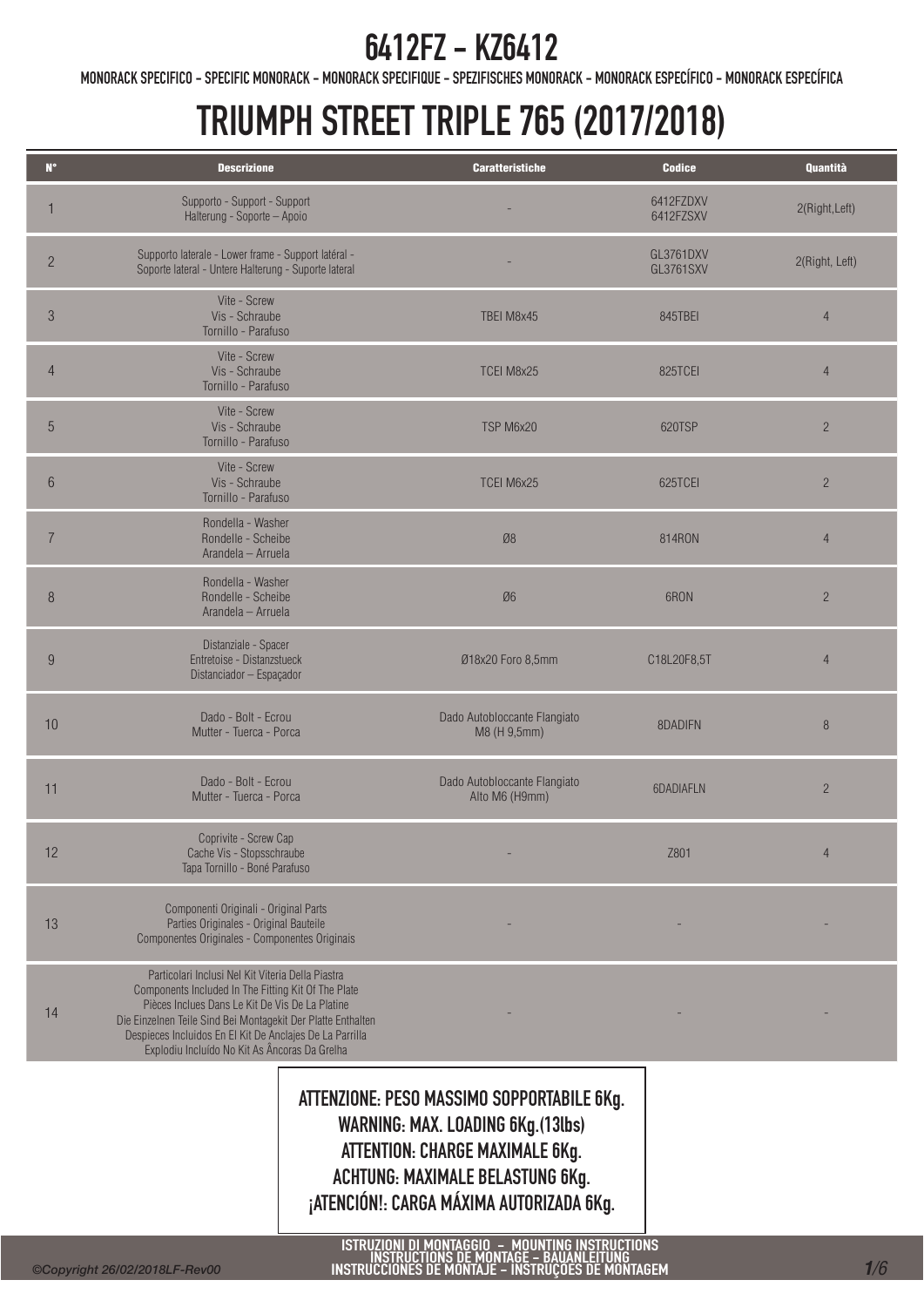MONORACK SPECIFICO - SPECIFIC MONORACK - MONORACK SPECIFIQUE - SPEZIFISCHES MONORACK - MONORACK ESPECÍFICO - MONORACK ESPECÍFICA

## TRIUMPH STREET TRIPLE 765 (2017/2018)





ISTRUZIONI DI MONTAGGIO - MOUNTING INSTRUCTIONS INSTRUCTIONS DE MONTAGE - BAUANLEITUNG INSTRUCCIONES DE MONTAJE - INSTRUÇÕES DE MONTAGEM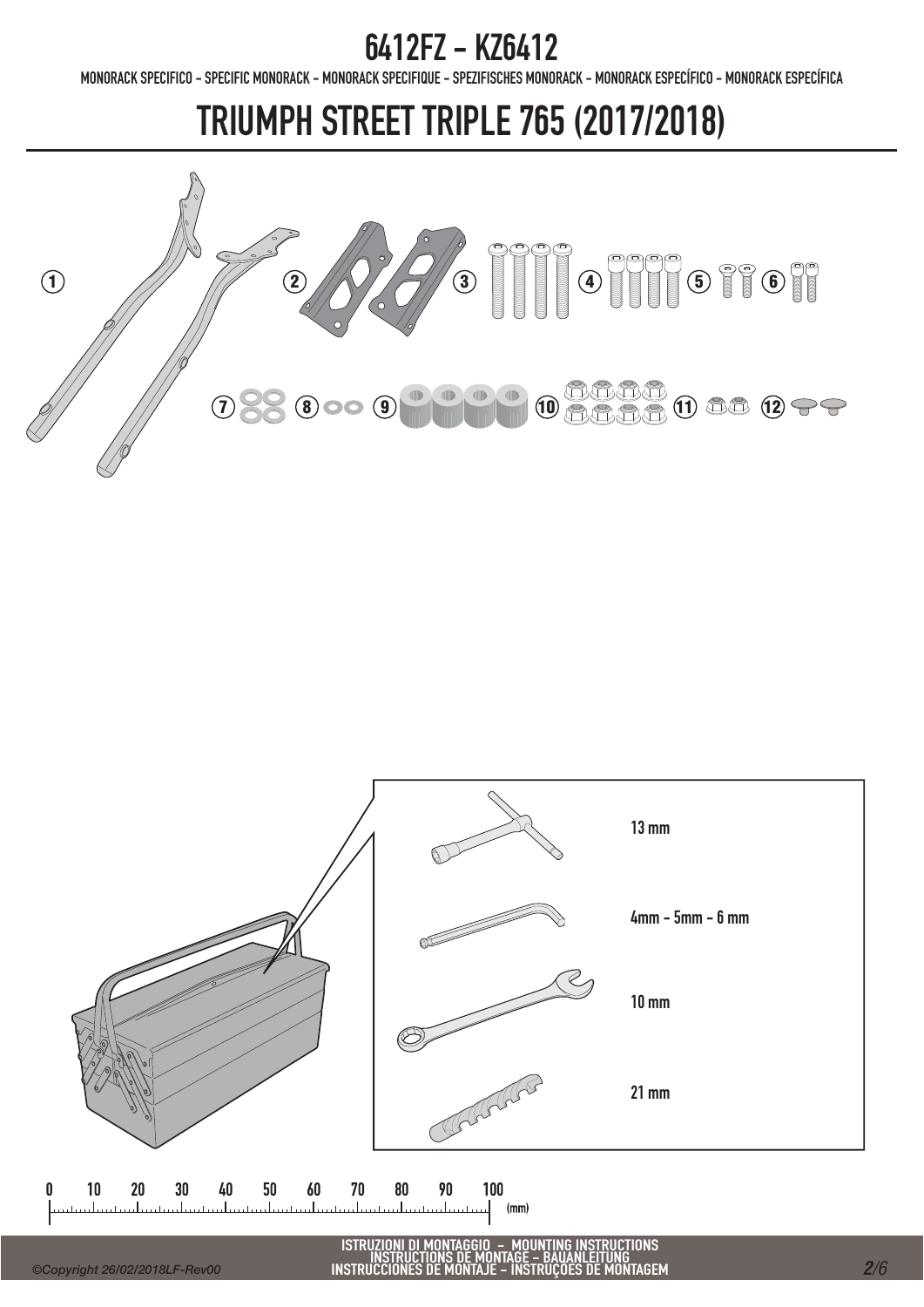MONORACK SPECIFICO - SPECIFIC MONORACK - MONORACK SPECIFIQUE - SPEZIFISCHES MONORACK - MONORACK ESPECÍFICO - MONORACK ESPECÍFICA

# TRIUMPH STREET TRIPLE 765 (2017/2018)

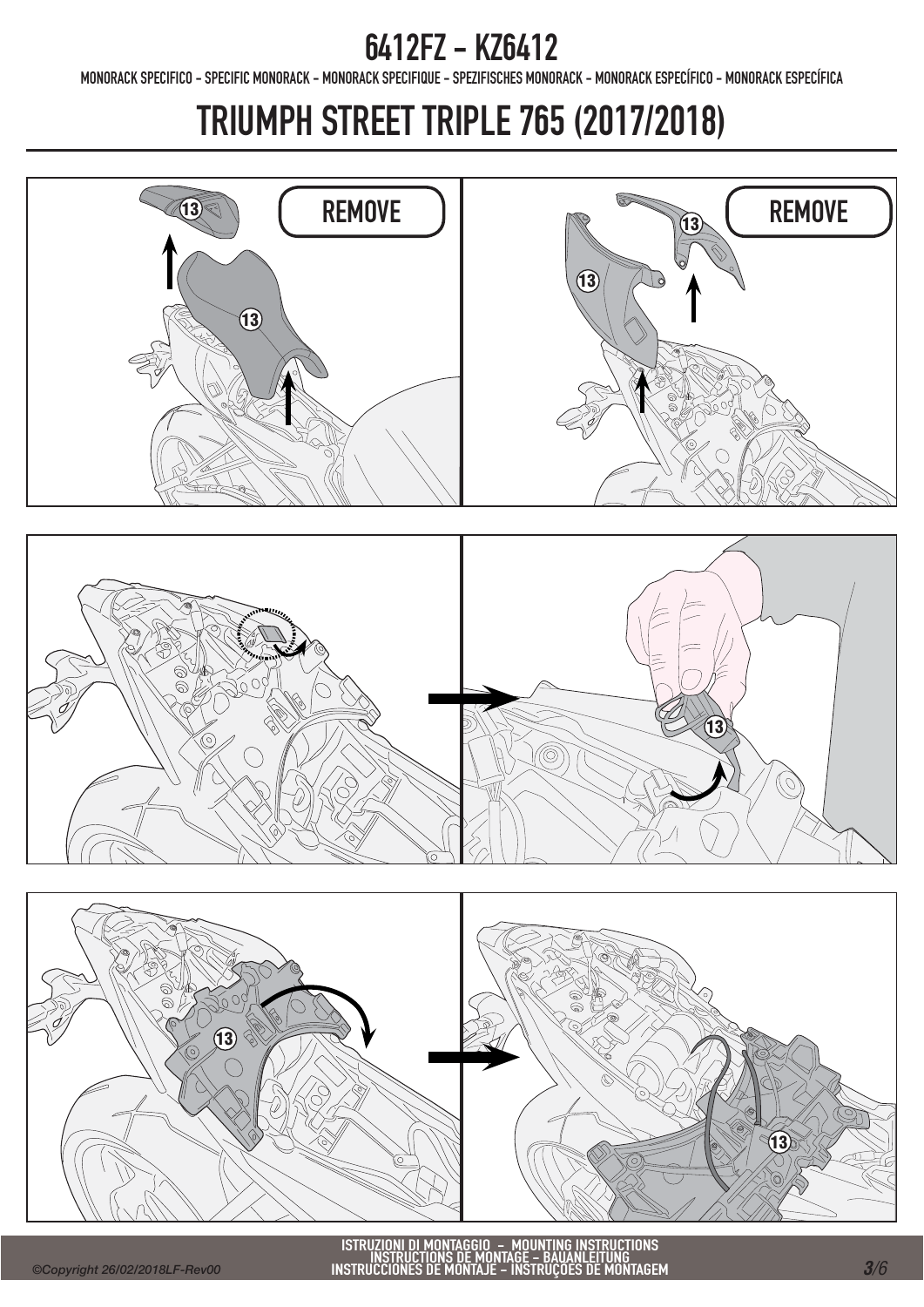MONORACK SPECIFICO - SPECIFIC MONORACK - MONORACK SPECIFIQUE - SPEZIFISCHES MONORACK - MONORACK ESPECÍFICO - MONORACK ESPECÍFICA

# TRIUMPH STREET TRIPLE 765 (2017/2018)





FORARE NEI 4 PUNTI PREMARCATI DRILL HOLES IN THE FOUR POINTS PREMARKED PERCEZ DES TROUS DANS LES QUATRE POINTS PREMARQUEES - LOCHER IN DIE VIER PUNKTE VORMARKIERTE PERFORAR LOS CUATRO PUNTOS PREVIAMENTE MARCADA - BROCA OS QUATRO PONTOS PREVIAMENTE **MARCADOS** 

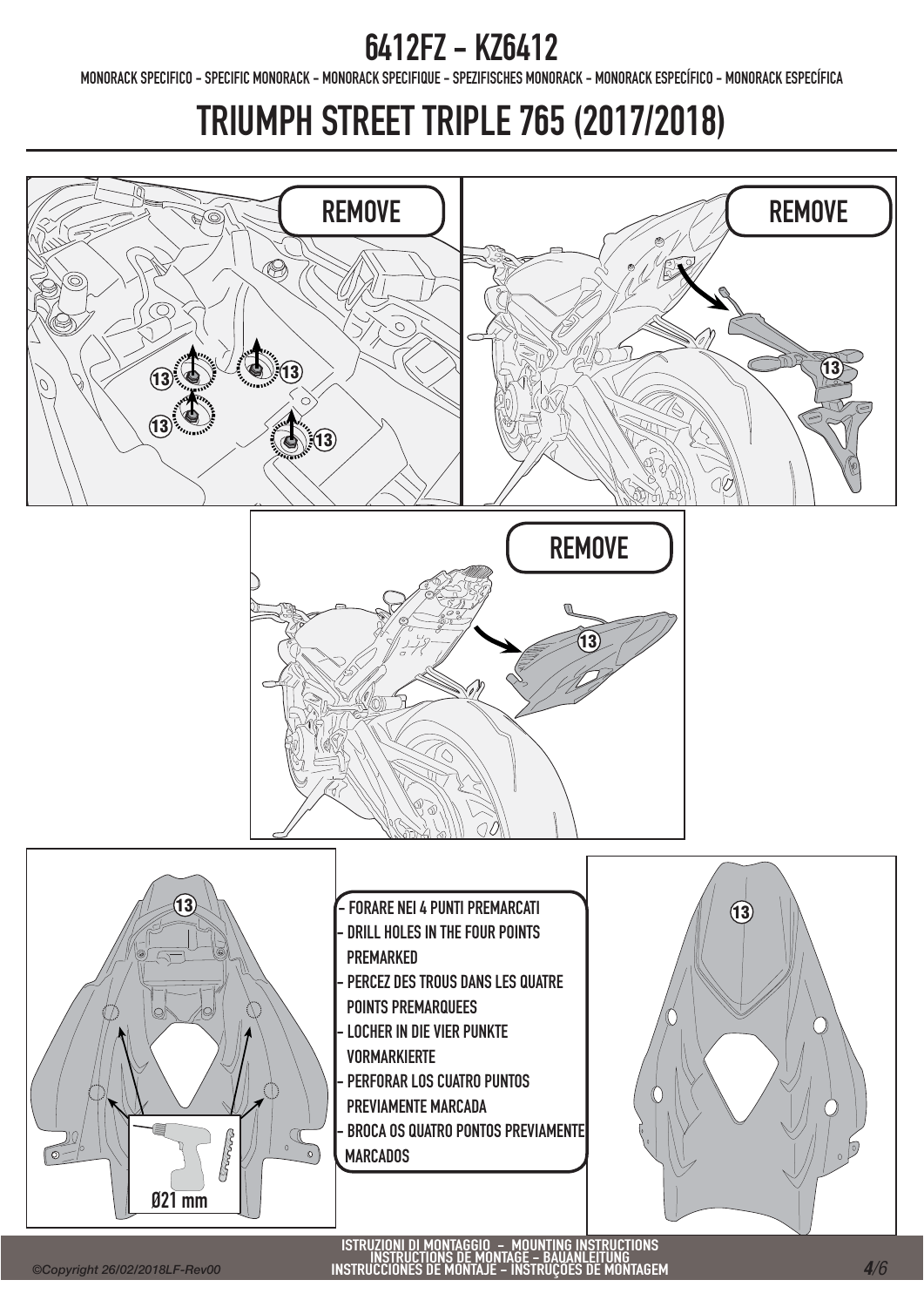MONORACK SPECIFICO - SPECIFIC MONORACK - MONORACK SPECIFIQUE - SPEZIFISCHES MONORACK - MONORACK ESPECÍFICO - MONORACK ESPECÍFICA

# TRIUMPH STREET TRIPLE 765 (2017/2018)